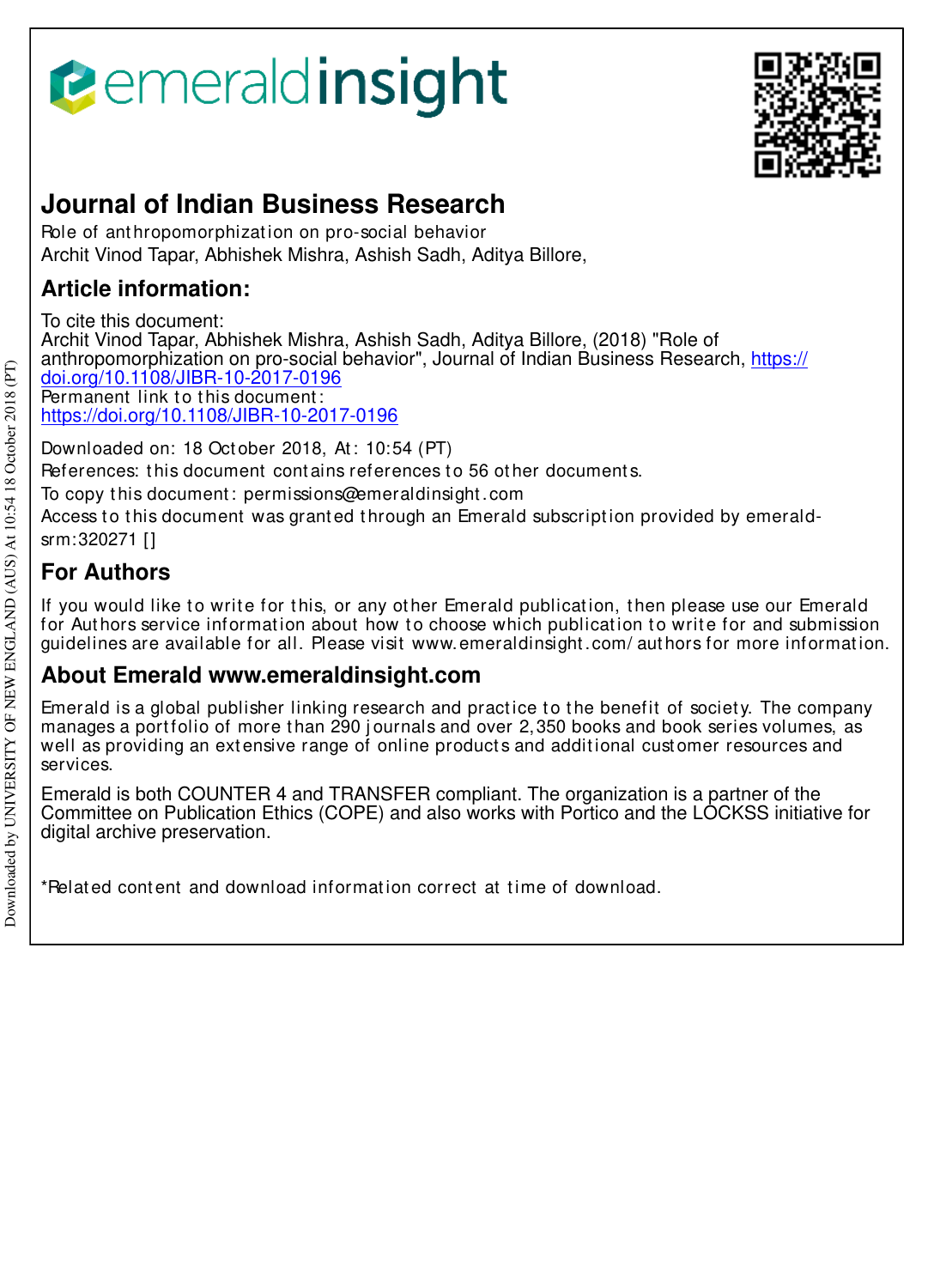# Role of anthropomorphization on pro-social behavior

Archit Vinod Tapar

*Indian Institute of Management Rohtak, Rohtak, India, and*

Abhishek Mishra, Ashish Sadh and Aditya Billore *Indian Institute of Management Indore, Indore, India*

## Pro-social behavior

Received 14 October 2017 Revised 6 February 2018 Accepted 7 February 2018

#### Abstract

**Purpose** – This paper aims to examine the effect of anthropomorphic entities in the public service advertisements (PSA) on individuals' pro-social behavior. In addition, the role of individuals' need for affect and self-construal in moderating the effect of anthropomorphism toward pro-social behavior is explored.

**Design/methodology/approach** – An experimental research design is executed to identify the causal relationship between anthropomorphic representations in the advertisements and pro-social behavior.

Findings – The findings suggest that anthropomorphism in PSA is helpful in increasing compliance behavior amongst individuals. Besides, an individual's need for affect was found to positively moderate prosocial behavior.

Research/limitations implications – The authors extend the existing literature on the usage of anthropomorphism in social causes. The authors also explore the role of one of the intrinsic motivations, need for affect, in pro-social behavior.

Social implications – The study demonstrates how best one could use anthropomorphization in PSA by sensitizing individuals to social causes and compliance behavior.

**Originality/value** – The study builds upon the existing research on anthropomorphization, need for affect and pro-social behavior in increasing compliance with PSA.

Keywords Need for affect, Anthropomorphism, Pro-social behavior, Persuasive advertisement, Self-construal theory

Paper type Research paper

#### Introduction

A vital part of social marketing in communicating social causes is public service advertisement (PSA) (Fox and Kotler, 1980; Andreasen, 2006). Unlike a general advertisement, PSAs are designed with an objective to educate or apprize people about an issue requiring their attention. Some of the issues covered by PSAs include health and safety, social causes, environmental issues, government issues and so on. PSA comprise some of the themes like smoking, safe sex, alcoholism, drink and drive, saving resources like trees, water and electricity, maintaining cleanliness and hygiene, donation for charitable causes, filing tax duly and a few others. According to Bagozzi and Moore (1994), these PSAs are of two types:

- (1) One is addressed to the people who are in need of help.
- (2) Another is targeted to make people help others.

In the latter type, it has been observed that people are often hesitant to comply with the advertisement of public services aiming at the social cause, as it requires contributing their time, effort or money. For PSAs to be successful that may bring about a change in people's



Journal of Indian Business Research © Emerald Publishing Limited 1755-4195 DOI 10.1108/JIBR-10-2017-0196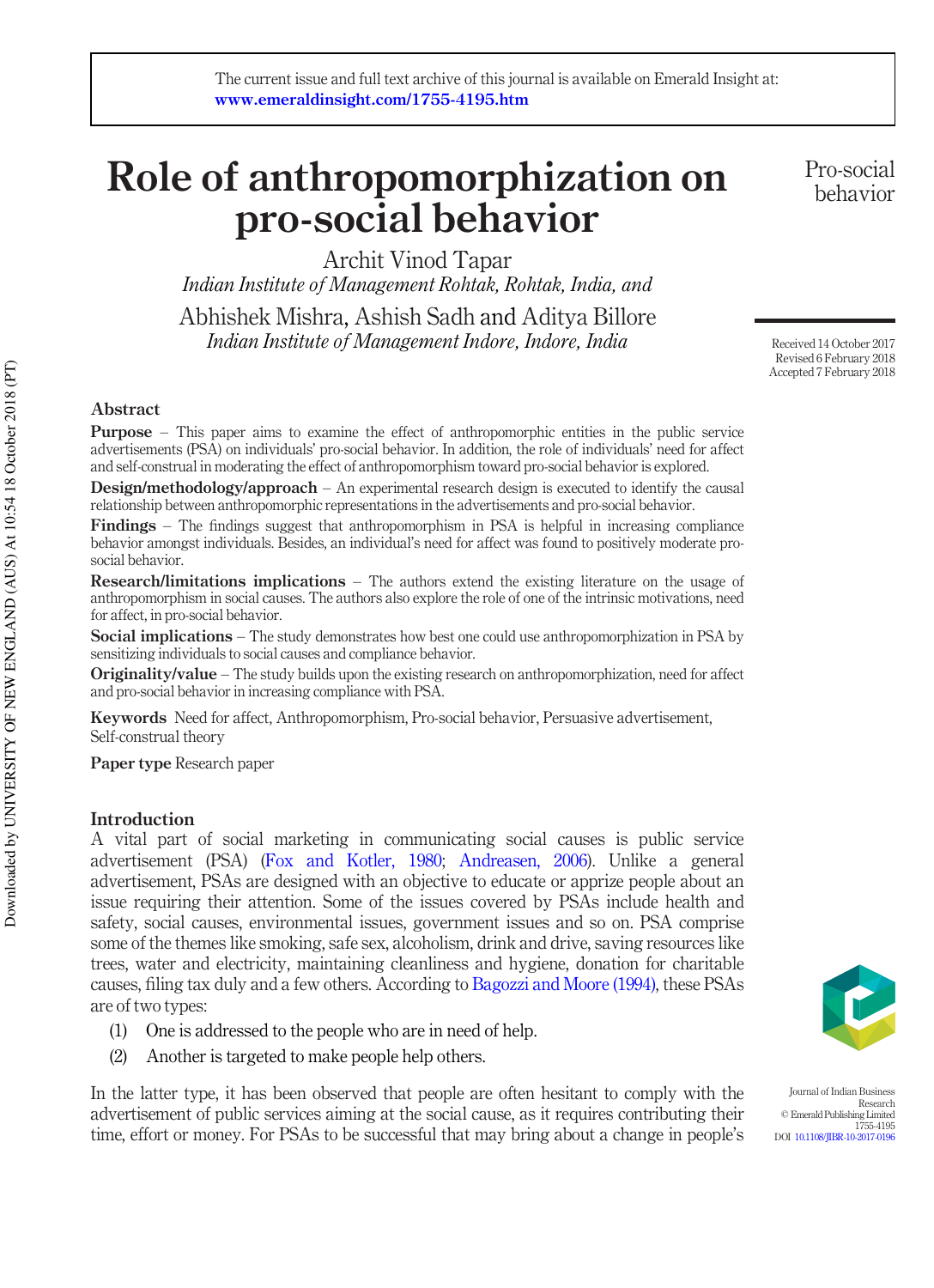behavior, it is necessary that the advertisements are perceived to be unusual and different from other such campaigns (Sciulli and Bebko, 2006).

Marketers as a part of their communication strategy have been using anthropomorphism, implying attributing human-like characters to a non-human entity, for a long time (Aggarwal and McGill, 2007; Kim and Kramer, 2015). Delbaere *et al.* (2011) found that anthropomorphization in advertisements elicits emotions, attributions, and greater liking. Similarly, Ahn *et al.* (2014) have argued that anthropomorphizing social causes enhances the compliance by providing intrinsic motivation for individuals to act. The intrinsic motivation as suggested by Ahn *et al.* (2014) was anticipatory guilt. However, in the present study, we propose the need for affect as an intrinsic motivation responsible for the pro-social behavior of individuals. It is important to examine pro-social behavior from affect point of view as it has been established to have a long-term effect on pro-social behavior (Eberly and Montemayor, 1999). Maio and Esses (2001) suggested the need for affect as an effective equivalent of the need for cognition. The literary evidence advocates "even mild affective states can substantially influence cognitive processing and social behavior" (Aaker *et al.*, 1986, p. 365). To the best of our knowledge, need for affect, as an intrinsic motivation toward social behavior has been untapped in existing works.

We also emphasize on individuals' self-construal along with anthropomorphization on pro-social behavior. PSA for social causes calls for people to help others. Under such scenario, it is important to view it from the lens of self-construal theory as it gives an insight on how people see self in relation to another human being (anthropomorphic entity). Self-construal theory, provided by Markus and Kitayama (1991), compares two views, independent and interdependent view. Individuals with independent self-construal see themselves as separate from another human being, whereas individuals with interdependent self-construal see them self as a part of another human being. Furthermore, Markus and Kitayama (1991) argued that an individual may possess both selves, however, culture, in which the individual is embedded, influences the dominant one. Cross *et al.* (2011) highlighted the need for further research on consequences of different self-construal on the social behavior of individuals.

Overall, this work proposes to bring together the literature on anthropomorphism and self-construals to examine the effect of persuasive advertisements with anthropomorphic entities on individuals' pro-social behavior. The pro-social behavior of an individual would be contingent upon how the individual sees himself in connection with others. The study would also examine the effect of self-construal on persuasion of consumers toward prosocial behavior in case of anthropomorphized PSAs. Furthermore, the role of need for affect is explored. In the next section, we provide a conceptual background of the key concepts followed by theorizing the hypotheses. Further, research methodology is proposed to test the hypotheses followed by reporting of results. Toward the end, we discuss our findings, provide contributions and limitations of the study.

#### Conceptual background

#### *Anthropomorphism*

"Anthropomorphism refers to imbuing the imagined or real behavior of nonhuman agents with humanlike characteristics, motivations, intentions, and emotions" (Epley *et al.*, 2007, p. 864). Anthropomorphism has been studied in various contexts in literature including religion (Gilmore, 1919), animals (Cheney, 1992), and gadgets (Epley *et al.*, 2008). The seminal works of Epley *et al.* (2007) in social psychology provides a foundation for studies in the area of anthropomorphization, which they gave a three-factor theory for why and when people anthropomorphize. Waytz *et al.* (2010) built one of the factors from the three-factor theory, effectance motivation, as one of the important determinants of anthropomorphism. Aggarwal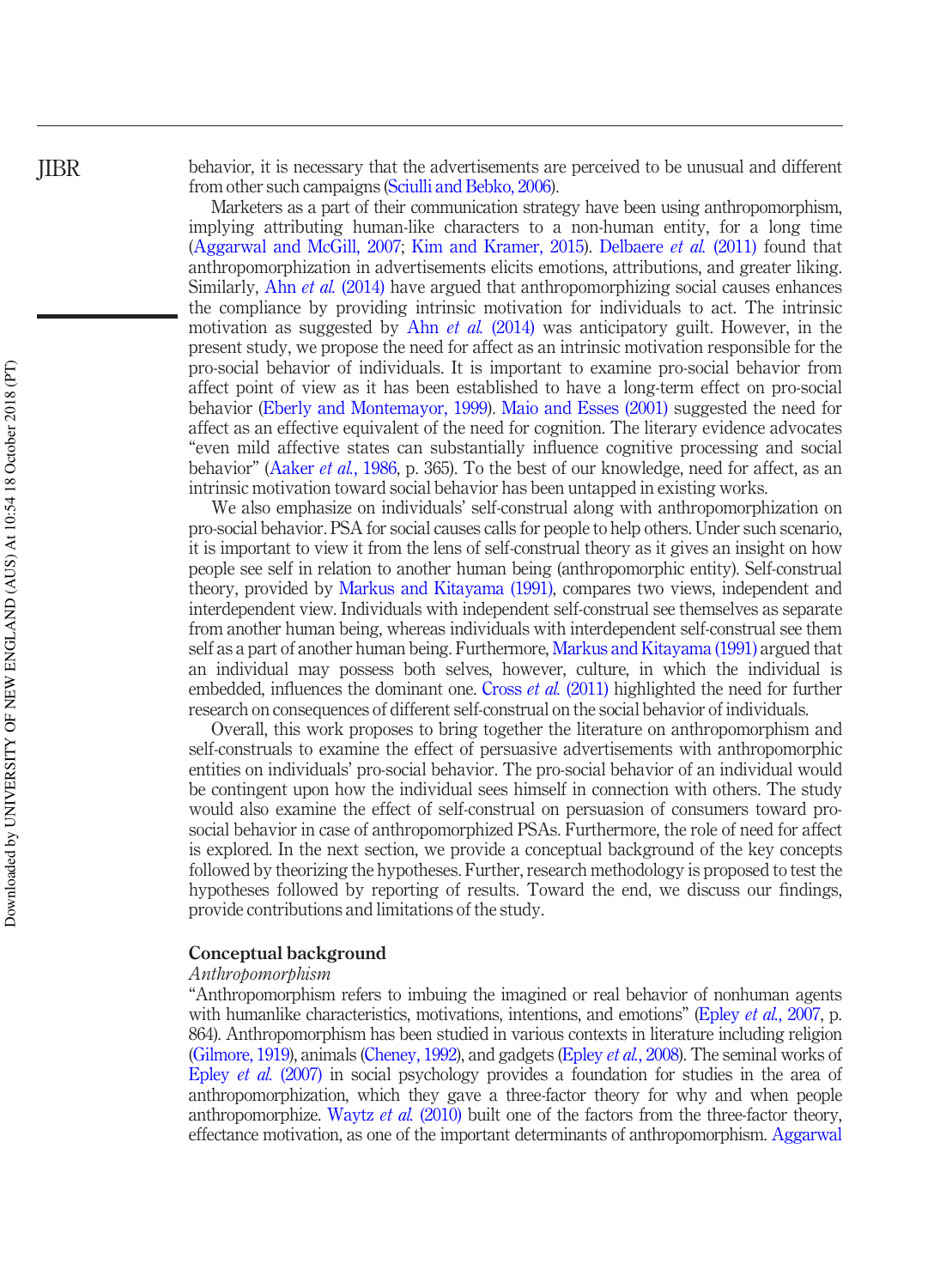and McGill (2007) were the first to explore the phenomenon of anthropomorphization in the field of marketing. The adoption of the concept in marketing saw a shift from why and when to how anthropomorphization affects the behavior and judgments of consumers.

Epley *et al.* (2007) introduced the theory of anthropomorphization advocating that individual's propensity to anthropomorphize an object differs in strength based on individual characteristics. Waits *et al.* (2010) further examined the importance of individual differences in anthropomorphism. Recent studies in marketing have explored the effect of individual differences, such as personality type, on perceiving anthropomorphism (Puzakova *et al.*, 2013). One such individual characteristic is one's independent and interdependent views of the selfinfluence cognition, emotion, and motivation (Markus and Kitayama, 1991). In the current work, we propose that these individual differences of independent and interdependent view of self-construal may have an impact on anthropomorphism.

#### *Self-construal theory*

Markus and Kitayama (1991) proposed the concept of self-construal referring the way in which individuals defined and made meaning of self. They classified two such selfconstruals, interdependent self-construal and independent self-construal. Researchers (Singelis, 1994) have argued that there exists both independent and interdependent selfconstruals in an individual, however it is the culture that influences the dominant self. Cross and Madson (1997) reasoned that not only between cultures but also within a culture, individuals can consist of both independent and interdependent self-construals. Present study would embrace a within-culture focus to examine the effect of individual's selfconstrual on the persuasion of the consumer's toward pro-social behavior in case of anthropomorphized advertisements.

#### *Pro-social behavior*

Literature in social psychology suggests numerous approaches for why an individual indulges in pro-social behavior. For example, Clary and Snyder (1991) reasoned that individuals indulge in pro-social behaviors as they have certain motives to engage in such behavior. Furthermore, Clary *et al.* (1998) argued that some motives are to derive enjoyment and satisfaction from prosocial behaviors. Another approach, social role theory (Grube and Piliavin, 2000; Piliavin and Callero, 1991), claims that motivation to volunteer arises from early external influences, including those of parents and society. As individuals continue volunteering activities, prosocial values are "adopted as a component of the self"(Piliavin *et al.*, 2002, p. 472).

#### Hypotheses development

#### *Anthropomorphism and self-construal on pro-social behavior*

PSAs of social causes are believed to trigger emotional appeals such as fear, disgust, anger, concern, surprise, and sadness to comply with pro-social behavior (Sciulli and Bebko, 2006). The emotional appeals are vital as they direct compliance of an individual toward pro-social behavior. An individual would be motivated to help others when he sees emotional connection by trying to relation oneself with others. Fournier (1998), on the basis of relationship theory, suggests that for a viable relationship, an individual must perceive others as those having human qualities, referred as anthropomorphism. Anthropomorphization in advertisements is found to elicit emotions, attitude toward advertisement and brand, increased brand love, and greater liking (Choi *et al.*, 2001; Delbaere *et al.*, 2011; Rauschnabel and Ahuvia, 2014). Thus, anthropomorphizing the advertisements would elicit emotions to have a viable relationship with the social cause leading to pro-social behavior. Previously, Tam *et al.* (2013) have found that the compliance to conservation behavior could be augmented with the help of Pro-social behavior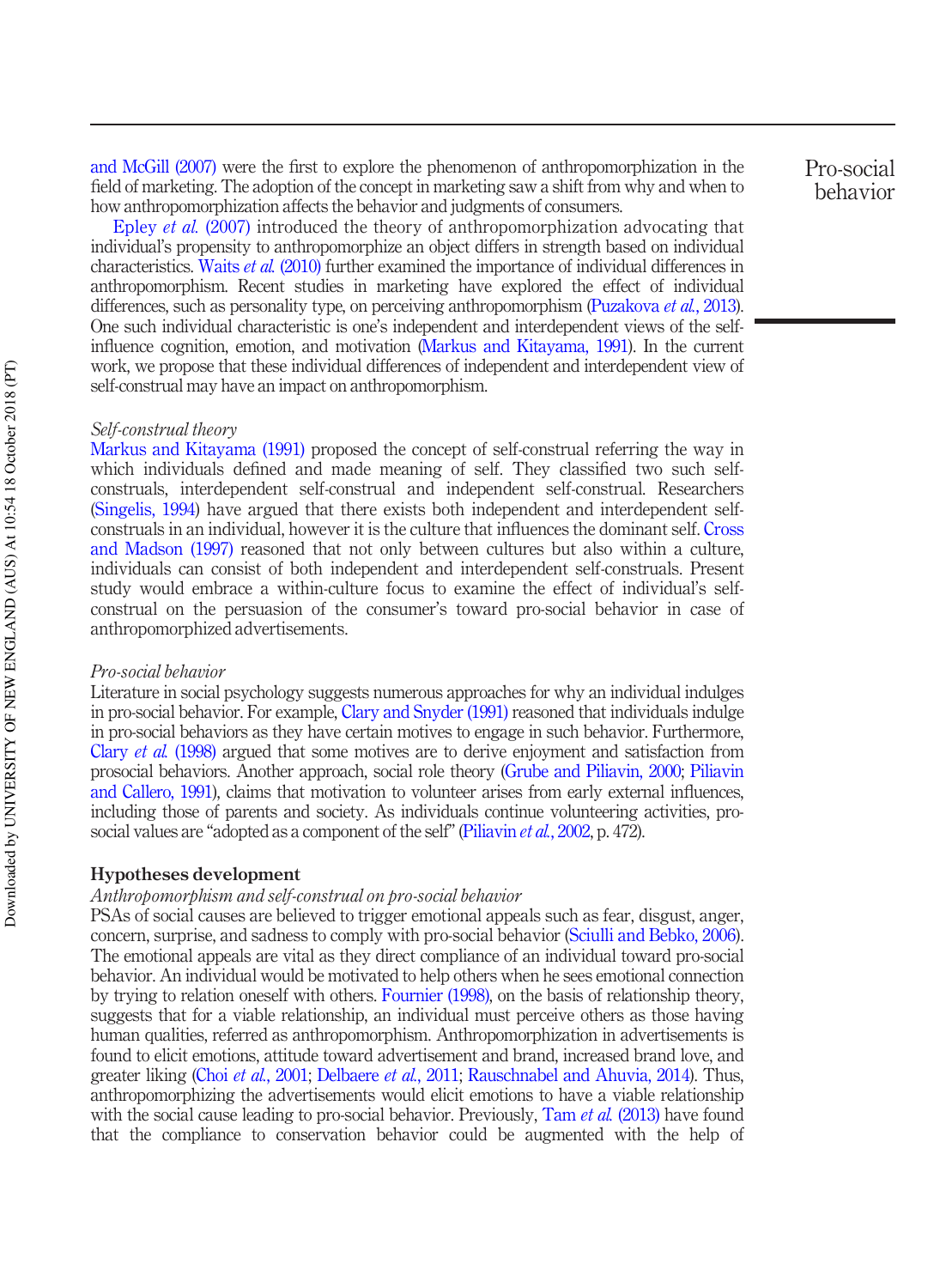anthropomorphizing the nature. Thus, anthropomorphizing social causes boosts the compliance by providing intrinsic motivation for individuals to act.

As discussed earlier, self-construal is usually described as how individuals see the self in relation to others (Markus and Kitayama, 1991). When an individual sees self as separate from others is independent self-construal, whereas individual seeing self in connection with others they are referred as interdependent self-construal. Based on self-construal theory, it can be argued that individuals with interdependent self-construal view anthropomorphism in connection with self and thus, would have greater compliance to pro-social behavior for anthropomorphic advertisements as compared to non-anthropomorphic advertisements. However, individuals with independent self-construal do not see any connection with anthropomorphic entities as they see self as separate from others. Here, social connectedness of individual with other human beings also gains prominence (anthropomorphic entity). A sense of social connectedness causes pro-social behavior amongst individuals (Pavey *et al.*, 2011). Thus, they would have lesser compliance behavior than interdependent self-construal and would not differ with regard to both anthropomorphic and non-anthropomorphic advertisements. In line with the findings from the extant literature and mentioned arguments, we hypothesize the following:

- *H1*. Compliance behavior of individuals with interdependent self-construal would be higher in case of anthropomorphic representation in advertisements as compared non-anthropomorphic advertisements.
- *H2*. Compliance behavior of individuals with independent self-construal would not differ in case of anthropomorphic representation in advertisements as compared non-anthropomorphic advertisements.

#### *Moderating role of need for a*ff*ect on pro-social behavior*

Maio and Esses (2001) suggested need for affect as an effective equivalent of the need for cognition. Need for affect was referred by Maio and Esses (2001) as "general motivation of people that are emotion inducing for themselves and others" (p. 585). This makes strong theoretical consideration along with self-construal. As discussed earlier, self-construal is the view of seeing self in connection/disconnection to others. Individuals with interdependent self-construal, who see self in connection to others, would have a strong motivation to induce emotion with other human beings. Such individuals would to induce emotions with the anthropomorphic entity in the advertisement, and thus would have greater compliance behavior towards PSA. On the other hand, individuals with independent selfconstrual who see self in separation, would have less motivation to induce emotion with others human beings in our case the anthropomorphic entity in the advertisement and thus would have lesser compliance behavior toward PSA (Maio and Esses, 2001). Thus, with the support of the above arguments, we hypothesize the following:

- *H3a.* In presence of high need for affect, individuals with interdependent self-construal, as compared to independent self-construal, would have greater compliance behavior for anthropomorphic representations, compared non-anthropomorphic representations.
- *H3b.* In presence of low need for affect, individuals with independent self-construal, as compared to interdependent self-construal, would have lesser compliance behavior for anthropomorphic representations, compared non-anthropomorphic representations.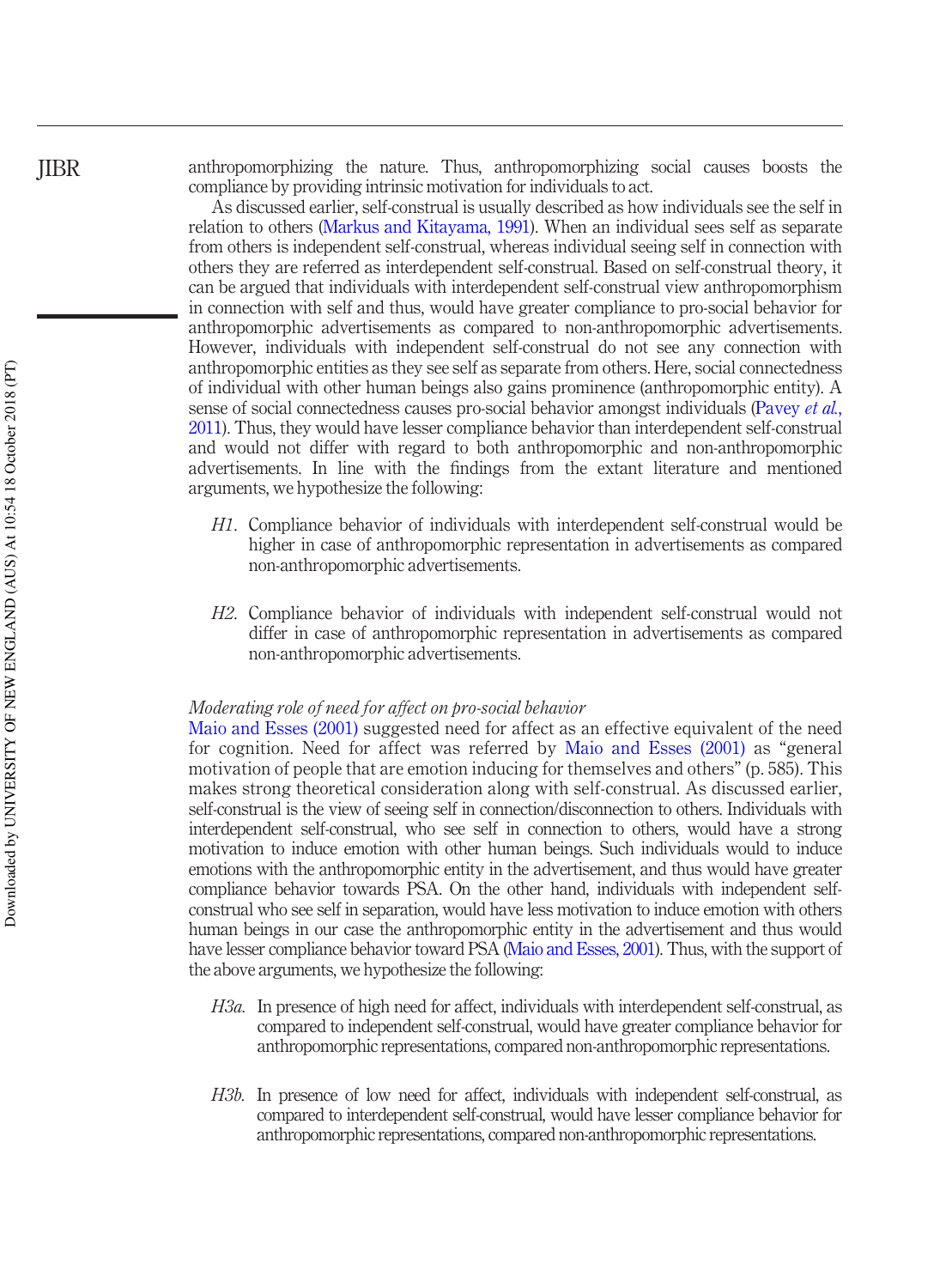The overall model is presented below in Figure 1.

#### Methodology

Experimental research design is commonly used in marketing literature to establish causation (Kuhfeld *et al.*, 1994; Koschate-Fischer and Schandelmeier, 2014). With the same objective, the present study involves experimental research design to identify the causal relation between anthropomorphized image (independent variable) of PSA and pro-social behavior (outcome variable) of individuals. Because anthropomorphized image of advertisement is hypothesized to cause an effect on the outcome variable, it is manipulated using human schemas or human-like visual elements. Self-construal is primed as suggested in relevant literature. The study would involve treatments, as given in Table I, in the context of PSAs and response to pro-social behavior as the dependent variable.

In alignment with the research objective, the primary objective of using image was to depict the presence and absence of anthropomorphization. Faloutsos *et al.* (1994) identified the use of images as a useful technique in questionnaires. Previous studies (Aggarwal and McGill, 2007; Ahn *et al.*, 2014) have used the image as stimuli for manipulation of anthropomorphization. The image used was a tap and electric socket depicting human characters in the anthropomorphized image. In the non-anthropomorphized image, a tap without any human characters or features was used. The images are depicted in Appendix Figures A1 and A2. The image was pretested and significant differences between the two images were found. Also, the anthropomorphic image was perceived to have human characters and the non-anthropomorphic image was perceived to not have any human characters. The presence or absence technique was adapted to manipulate the independent variable by presenting a conditioned image of the anthropomorphic entity to one group of respondents and withholding the condition from another group of respondents. "A betweensubject design is good when subjects are exposed to one of the treatment randomly" (Aronson and Carlsmith, 1968, p. 114). Therefore, we adopted between-subject design where half of the participants, randomly selected, received anthropomorphized image present in the scenario, while the remaining half received non-anthropomorphized image.

As Sawyer and Ball (1981) suggested, we aimed to maintain at least 30 subjects for each cell/treatment condition. Thus, the total sample of 120 participants was needed. Students from a postgraduate programme of the institute were recruited as respondents on a voluntary basis, while student samples have come under criticism recently because of

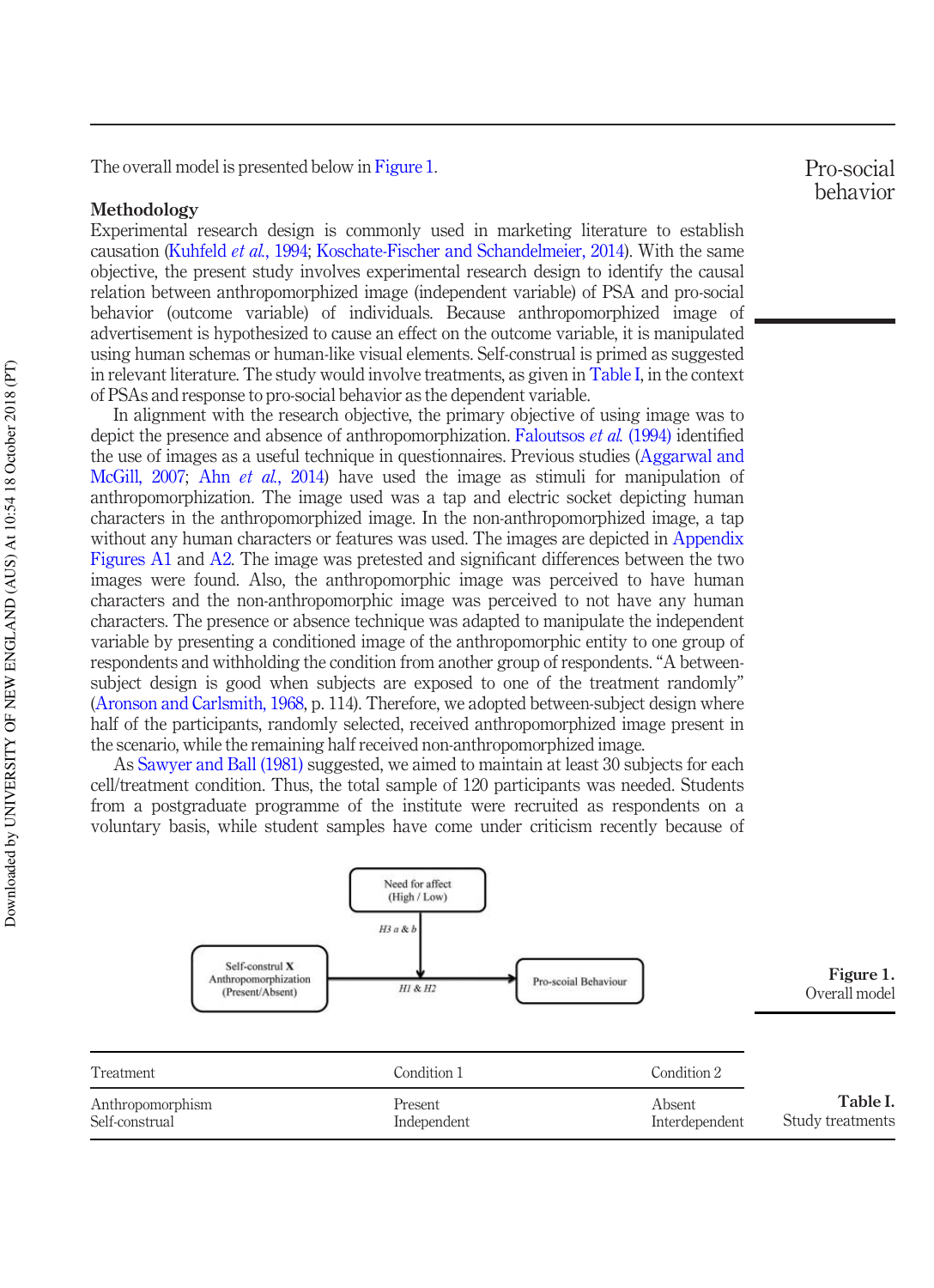external validity concerns, as those were found to be reasonable for experimental studies (Druckman and Kam, 2009). As the objectives of the study are to compare the behavior of individuals, we require to compare the population means, and thus, between-group homogeneity is required (Reynolds *et al.*, 2003). The student population is more homogenous than any other mixed population, which takes care of the within-cell variance (Iacobucci, 2001). At the same time, student respondents may be used if the topic explored like one in this study, is of their concern and relevance (Burnett and Dune, 1986). In past studies also, responses from student subjects are empirically found to be suitable for responding to topics corresponding to the general public and not decision-makers (Mintz *et al.*, 2006). The context of the current study also involves information processing requiring general cognitive abilities thus the use of student subjects is suitable (Libby *et al.*, 2002).

In the present study, we examined how different self-construal evaluate anthropomorphized (non-anthropomorphized) image with regard to the PSAs. Thus, the experimental study adopted 2 (advertisement: anthropomorphized/non-anthropomorphized) X2 (selfconstrual: independent/interdependent) between-subjects design. The subjects willing to participate in the academic study were asked to randomly pick one amongst the four questionnaires that would be difficult to differentiate for the respondents. We printed questionnaire with anthropomorphized image and non-anthropomorphized image and the questionnaires were mixed. By taking these steps randomization was ensured. Also, to ensure equal cell sizes for both anthropomorphized and non-anthropomorphized image condition the number of printouts for each questionnaire was restricted to 32. Subjects were provided with a questionnaire consisting two different images as discussed earlier and would be asked to fill three parts: first, the priming activity for independent and interdependent selfconstrual, second, the anthropomorphized image (or non-anthropomorphized image) of a PSA following the image questions for manipulation check of the anthropomorphized advertisement and third, questions on compliance behavior in PSAs and realism check of the advertised poster. In total, 124 participants were asked to evaluate the advertisement for water and energy conservation, designed based on a pre-test conducted. Following this, the participants answered the compliance behavior toward the advertised poster. Next believability and realism of the advertised poster were captured. Finally, we captured the demographic profile of the respondents including age, gender, and education qualifications.

#### Measures

The various concepts used in our study included anthropomorphism, individuals' selfconstrual, pro-social behavior, and need for affect. Apart from this, realism as a manipulation check was captured. As we used anthropomorphic image in the ad, it was mandatory to check if the manipulation of the image has worked. The scale developed by Guido and Peluso (2015) on anthropomorphism was used. It consisted of three dimensions, namely, human body lineaments, human facial physiognomy and self-brand congruity. For the purpose of our study, the second dimension was more relevant and useful. Thus, we adopted five items of the second dimension of human facial physiognomy from the scale developed by Guido and Peluso (2015) on anthropomorphism. The items were measured on a seven-point Likert scale  $(1 =$  strongly disagree,  $7 =$  strongly agree).

For priming self-construal, we adopted the technique proposed by Brewer and Gardner (1996), where a story about the trip to the city was used to manipulate the independent and interdependent self-construal. In this approach, respondents were asked to encircle singular pronouns (e.g. I, me and mine) for independent construal. For interdependent self-construal, participants were asked to encircle plural pronouns (e.g. we, our and us). Researchers (Gardner *et al.*, 1999; Wiekens and Stapel, 2008) have used similar priming condition for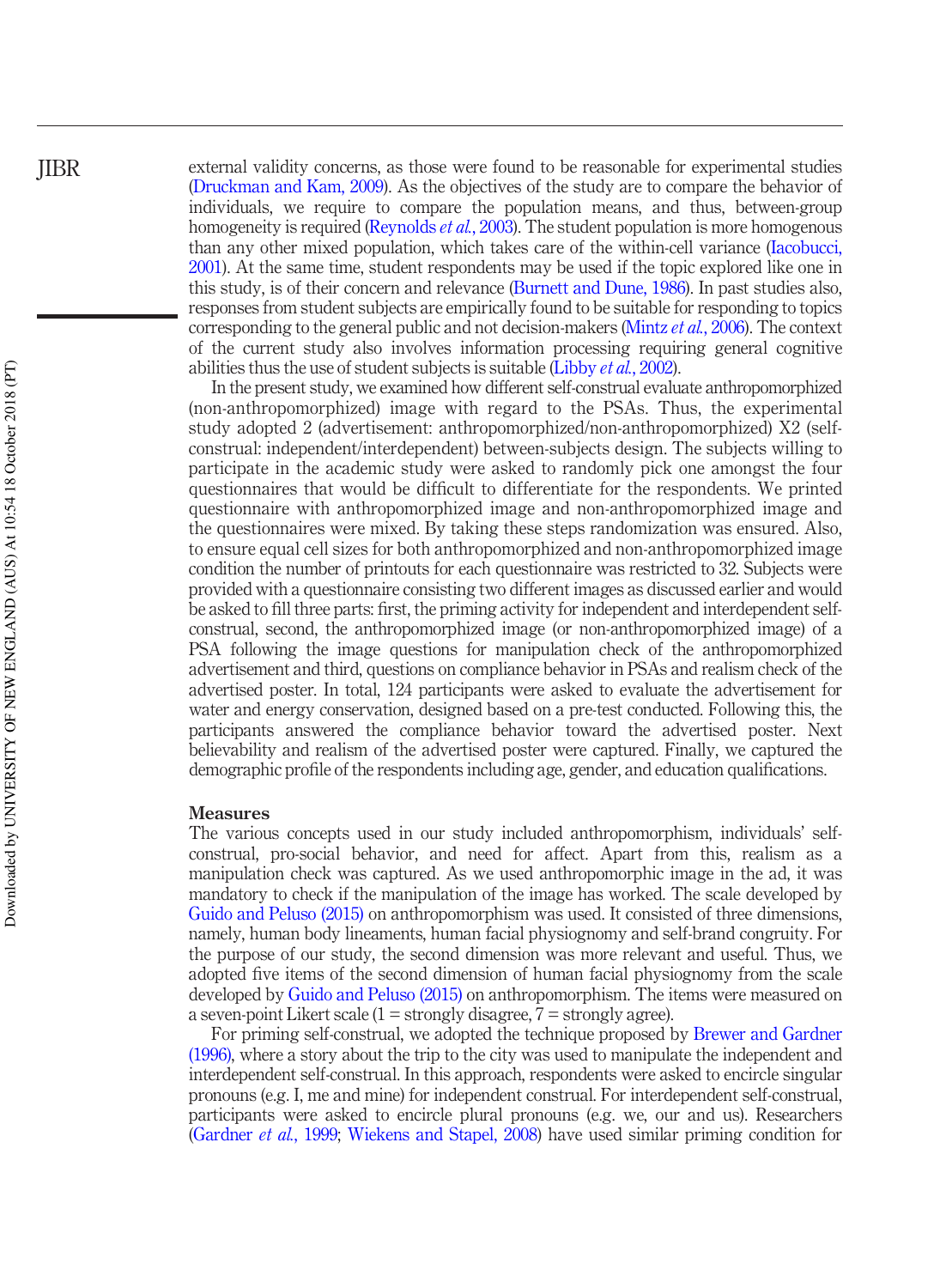independent and interdependent self-construal. Compliance to pro-social behavior was captured using three-item scale consisting of questions (If the campaign was implemented, how likely is it that you will participate in the campaign; how likely is that you will conserve water/electricity; I will conserve water/electricity). First two items were measured on sevenpoint Likert scale with 1 being "very unlikely" and 7 being "very likely". The final item was measured on a seven-point Likert scale (1 = strongly disagree, 7 = strongly agree).

Maio and Esses (2001) first developed the scale for the need for affect. Later a short version of need for affect scale was developed by Appel *et al.* (2012). The shorter version of the ten-item scale was adopted in the present study. The scale consists of ten-item with five items reversed captured on the seven-point Likert scale  $(1 =$  strongly disagree,  $7 =$  strongly agree). To test the realism of the scenario, two-item scale with questions "how realistic is the given campaign poster?" measured on seven-point Likert scale with 1 being "not at all realistic" and 7 being "very realistic" and "how believable is the above-given campaign poster?" measured on sevenpoint Likert scale with 1 being "not at all believable" and 7 being "very believable" was used.

#### Results

Table II presents a summary statistics report for treatment and control group in the study.

A *t*-test on the group demographics were found to be non-significant. Thus, it can be inferred that there was no difference in treatment and control group and follow-up analysis to test hypotheses may be performed. The manipulation check confirmed that anthropomorphized image as compared to the non-anthropomorphized image of PSA ( $M<sub>anthro</sub> = 5.27$ ,  $M<sub>non-anthro</sub> = 2.50$ ) was significantly perceived as different ( $p < 0.05$ ). One sample *t*-test confirmed that participants perceived the campaign poster of PSA as realistic and believable ( $M = 4.40$ ;  $p < 0.05$ ).

Consistent with the hypothesized relationship for *H1* and *H2*, it is found that compliance behavior of individuals with interdependent self-construal is found to be significantly higher in case of anthropomorphic representation in advertisements as compared nonanthropomorphic advertisements. In case of individuals with independent self-construal were found to be similar in case of anthropomorphic representation in advertisements as compared non-anthropomorphic advertisements. The results are shown in Table III.

The interaction effect of anthropomorphism and need for affect was found to be significant at  $(F = 5.260; p < 0.05)$ . Even after running the regression the results remained the same. The results are mentions in Appendix Tables AI-AIII.

For *H3a* and *b*, we ran ANOVA and found a few effects to be significant after controlling for age, gender and qualification, as showed in Table IV.

Apart from the three-way interaction, all other interactions were found to be significant at  $p < 0.05$ .

| Variable      | Code       | N  | Mean  | Std. deviation | Std. error mean |
|---------------|------------|----|-------|----------------|-----------------|
| Age           | Anthro     | 62 | 23.42 | 1.742          | 0.221           |
|               | Non-Anthro | 62 | 23.40 | 1.384          | 0.176           |
| Gender        | Anthro     | 62 | 0.61  | 0.491          | 0.062           |
|               | Non-Anthro | 62 | 0.63  | 0.487          | 0.062           |
| Qualification | Anthro     | 62 | 2.03  | 0.254          | 0.032           |
|               | Non-Anthro | 62 | 2.10  | 0.433          | 0.055           |

Pro-social behavior

Table II. Summary statistics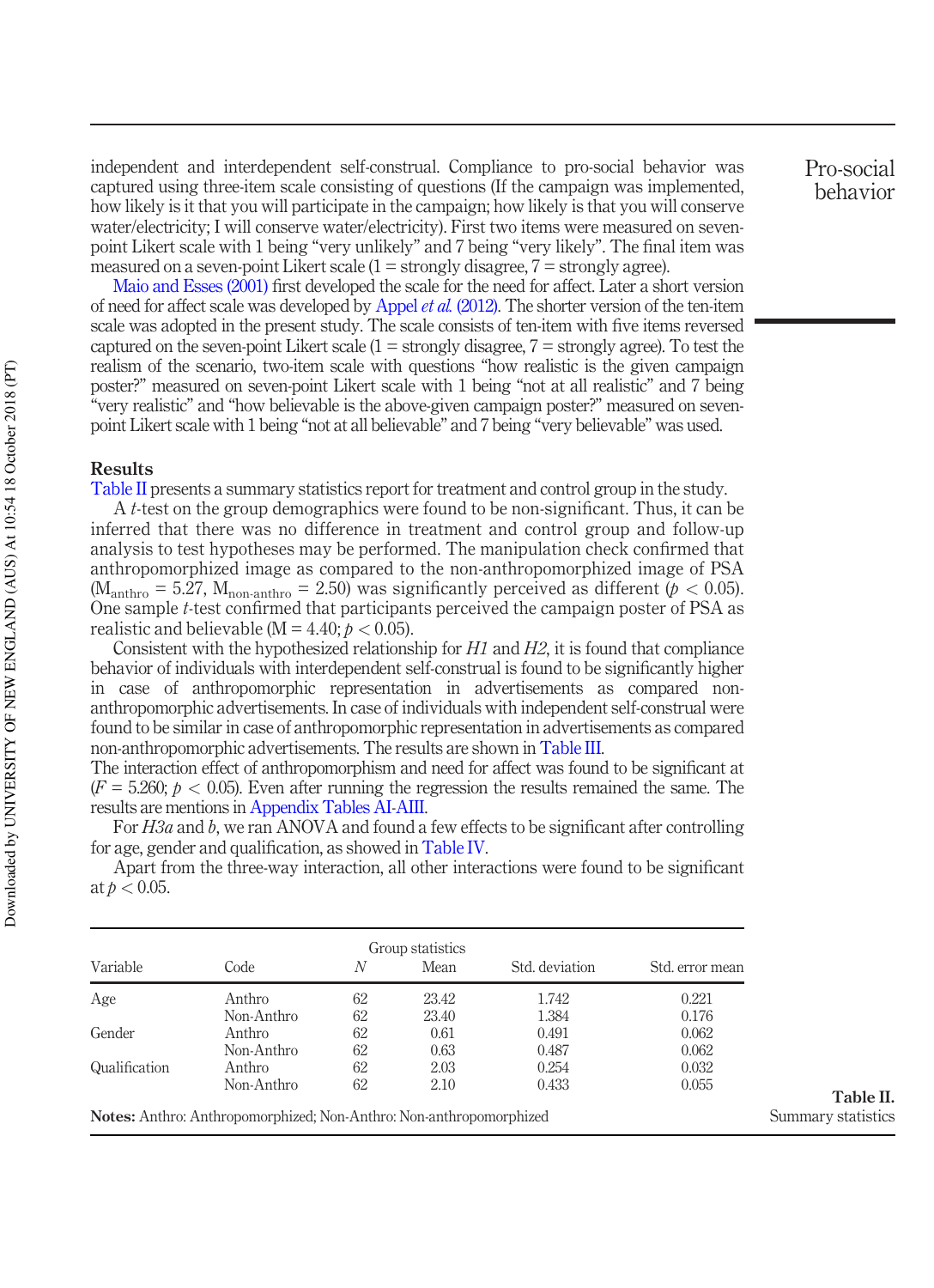#### Discussion and implications

The main objective of the study was to examine:

- the effect of self-construal and anthropomorphism on individuals' pro-social behavior; and
- the role of need for affect on anthropomorphism on individuals' pro-social behavior.

We found empirical support for compliance behavior of individuals with interdependent selfconstrual to be higher in case of anthropomorphic representation in advertisements as compared non-anthropomorphic advertisements. Individuals with independent self-construal were found to be similar in case of anthropomorphic representation in advertisements as compared non-anthropomorphic advertisements. Although there have been many studies examining the effect of anthropomorphism in marketing, studies exploring the role of anthropomorphism in social marketing have been limited. Also, there has been another stream of research under anthropomorphism dealing with negative effects including product wrongdoings (Puzakova *et al.*, 2013), price unfairness (Kwak *et al.*, 2015), risk perception and power (Kim and McGill, 2011) on anthropomorphism. Extant literature on positive and negative affective states the effect may have a varying effect on cognition and behavior (Isen, 1987). Our results have been found to be consistent in some cases or opposite in few other studies and completely unrelated in some studies. In recent years, many marketers are investing significantly in anthropomorphization as a part of their positioning or as a part of communication strategy to advance positive connotations with their advertisements. The present study contributes to deepening the understanding of individual differences in selfconstrual (i.e. independent/interdependent view of self) and examines its moderating effect on anthropomorphization in social causes advertisements and offers a theoretical and empirical explanation for the underlying process involving the impact of anthropomorphization, based on the self-construal theory, on compliance to pro-social behavior in PSAs.

#### Limitations and future directions

This work has certain limitations. First, the study included student sample. Although student sample has found to be suitable for experimental studies (Druckman and Kam, 2009), non-student sample may be included for better generalizability. Future studies may verify the external validity of the current findings using field experiments or natural experiments.

|                                 | Self-construal                         | $M_{\rm anthrop}$ | $M_{\rm non-anthro}$ | $t$ -value   | Significance level |  |
|---------------------------------|----------------------------------------|-------------------|----------------------|--------------|--------------------|--|
| Table III.<br>Self-construal vs | Interdependent<br>Independent          | 5.57<br>4.95      | 4.71<br>4.58         | 5.67<br>1.47 | $0.001*$<br>0.310  |  |
| anthropomorphism                | <b>Note:</b> $*b < 0.05$               |                   |                      |              |                    |  |
|                                 |                                        |                   |                      |              |                    |  |
|                                 |                                        |                   | Mean square          | $F$ -value   | Significance level |  |
|                                 | Ant code $\times$ SC code              |                   | 7.41                 | 4.727        | $0.035*$           |  |
|                                 | Ant code $\times$ NFA                  |                   | 3.665                | 2.338        | $0.021*$           |  |
|                                 | $SC \text{ code} \times \text{NFA}$    |                   | 2.930                | 1.869        | $0.046*$           |  |
| Table IV.                       | Ant code $\times$ SC code $\times$ NFA |                   | 0.682                | 0.435        | 0.822              |  |
| Moderator results               | <b>Note:</b> $*b < 0.05$               |                   |                      |              |                    |  |

T<sub>a</sub> Self-construction self-construction self-construction self-construction self-construction self-construction self-construction self-construction self-construction self-construction self-construction self-construction self-c ant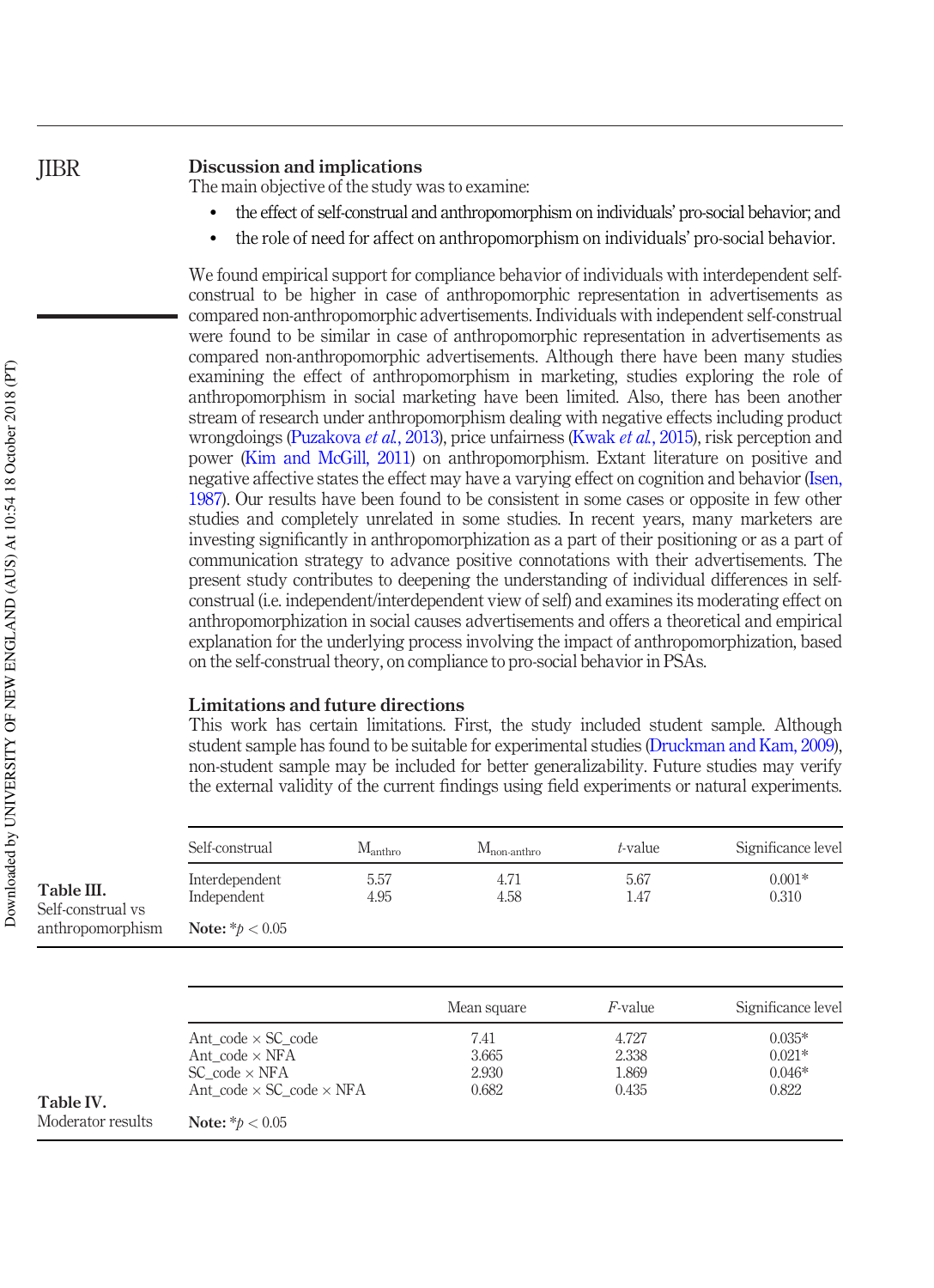Second, the study only considered water and electricity conservation, there may be other social causes may be considered e.g. blood donation camps, usage of contraceptive products like condoms that may have greater involvement of self in campaign participation. Third, as noted by Williams *et al.* (2015), one of the important factor to be considered while exploring the phenomenon of anthropomorphization in social causes is framing effect of the message in the campaign as this may have an impact on the pro-social behavior of individuals.

Future research may also look into exploring the role of relational self-construal, which was not considered in the present study. The relational self-construal may have the same effect as interdependent self-construal but this has to be empirically verified. Role of other moderators like the need for cognition or social connectedness may be further examined that may have an impact on the pro-social behavior.

#### References

- Aaker, D.A., Stayman, D.M. and Hagerty, M.R. (1986), "Warmth in advertising: measurement, impact, and sequence effects", *Journal of Consumer Research*, Vol. 12 No. 4, pp. 365-381.
- Aggarwal, P. and McGill, A.L. (2007), "Is that car smiling at me? Schema congruity as a basis for evaluating anthropomorphized products", *Journal of Consumer Research*, Vol. 34 No. 4, pp. 468-479.
- Ahn, H.K., Kim, H.J. and Aggarwal, P. (2014), "Helping fellow beings anthropomorphized social causes and the role of anticipatory guilt", *Psychological Science*, Vol. 25 No. 1, pp. 224-229.
- Andreasen, A.R. (Ed.) (2006), *Social Marketing in the 21st Century*, Sage Publications, Thousand Oaks, CA.
- Appel, M., Gnambs, T. and Maio, G.R. (2012), "A short measure of the need for affect", *Journal of Personality Assessment*, Vol. 94 No. 4, pp. 418-426.
- Aronson, E. and Carlsmith, J.M. (1968), "Experimentation in social psychology", in Lindzey, G. and Aronson, E. (Eds), *Handbook of Social Psychology*, Vol. 2.
- Bagozzi, R.P. and Moore, D.J. (1994), "Public service advertisements: emotions and empathy guide prosocial behavior", *Journal of Marketing*, Vol. 58 No. 1, pp. 56-70.
- Brewer, M.B. and Gardner, W. (1996), "Who is this 'we'? Levels of collective identity and selfrepresentations", *Journal of Personality and Social Psychology*, Vol. 71 No. 1, pp. 83-93.
- Burnett, J.J. and Dune, P.M. (1986), "An appraisal of the use of student subjects in marketing research", *Journal of Business Research*, Vol. 14 No. 4, pp. 329-343.
- Cheney, D.L. (1992), *How Monkeys See the World: Inside the Mind of Another Species*, University of Chicago Press, Chicago, IL.
- Choi, Y.K., Miracle, G.E. and Biocca, F. (2001), "The effects of anthropomorphic agents on advertising effectiveness and the mediating role of presence", *Journal of Interactive Advertising*, Vol. 2 No. 1, pp. 19-32.
- Clary, E.G. and Snyder, M. (1991), "A functional analysis of altruism and prosocial behavior: the case of volunteerism", in Clark, M.S. (Ed.), *Review of Personality and Social Psychology, Prosocial Behavior*, Sage Publications, Thousand Oaks, CA, Vol. 12, pp. 119-148.
- Clary, E.G., Snyder, M., Ridge, R.D., Copeland, J., Stukas, A.A., Haugen, J. and Miene, P. (1998), "Understanding and assessing the motivations of volunteers: a functional approach", *Journal of Personality and Social Psychology*, Vol. 74 No. 6, pp. 1516-1530.
- Cross, S.E. and Madson, L. (1997), "Models of the self: self-construal and gender", *Psychological Bulletin*, Vol. 122 No. 1, pp. 5-37.
- Cross, S.E., Hardin, E.E. and Gercek-Swing, B. (2011), "The what, how, why, and where of selfconstrual", *Personality and Social Psychology Review*, Vol. 15 No. 2, pp. 142-179.
- Delbaere, M., McQuarrie, E. and Phillips, B.J. (2011), "Personification in advertising: using a visual metaphor to trigger anthropomorphism", *Journal of Advertising*, Vol. 40 No. 1, pp. 121-130.

Pro-social behavior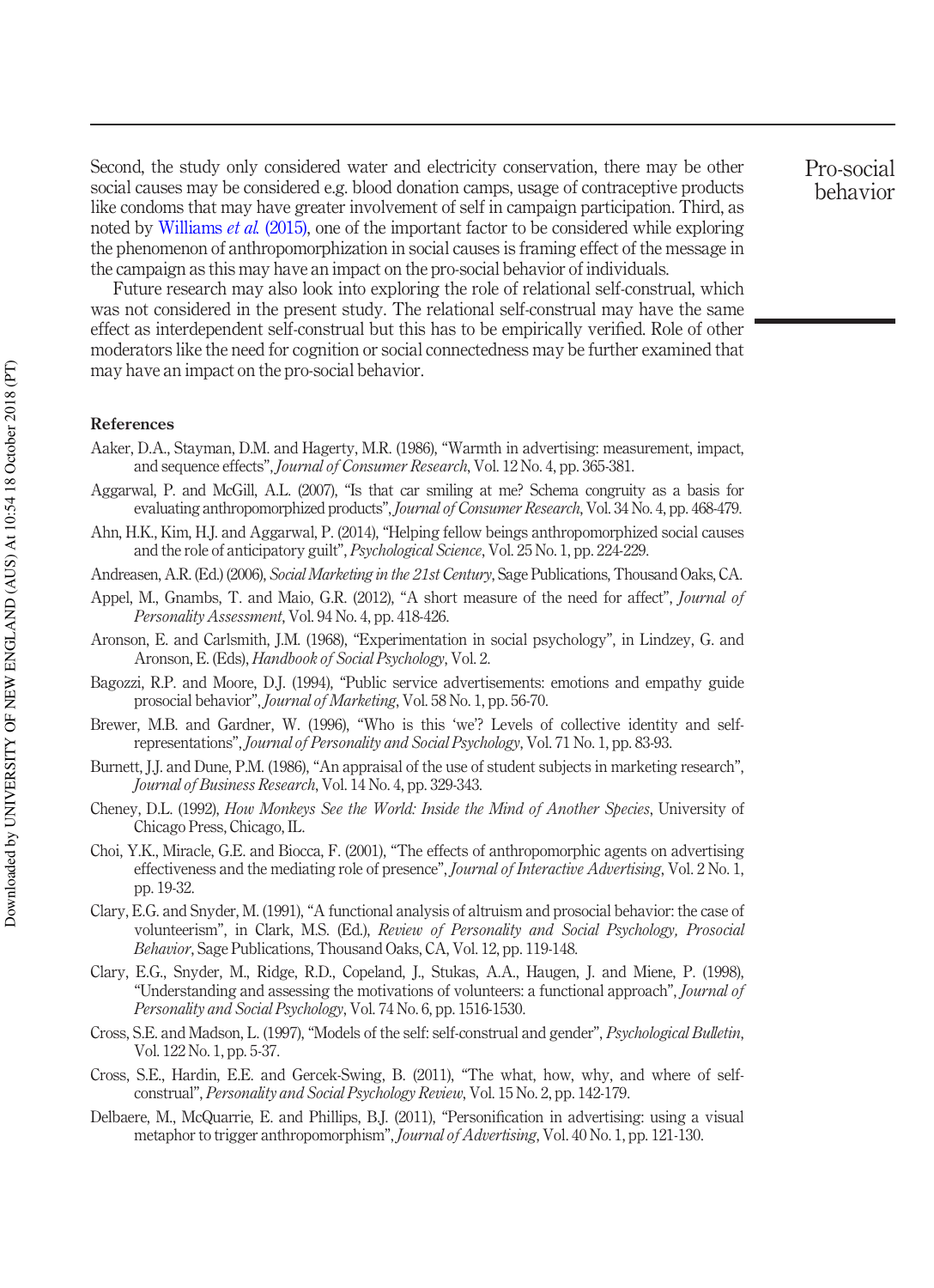- Druckman, J.N. and Kam, C.D. (2009), "Students as experimental participants: a defense of the 'Narrow data base'", available at: SSRN 1498843.
- Eberly, M.B. and Montemayor, R. (1999), "Adolescent affection and helpfulness toward parents: a 2-year follow-up", *The Journal of Early Adolescence*, Vol. 19 No. 2, pp. 226-248.
- Epley, N., Waytz, A. and Cacioppo, J.T. (2007), "On seeing human: a three-factor theory of anthropomorphism", *Psychological Review*, Vol. 114 No. 4, pp. 864-886.
- Epley, N., Akalis, S., Waytz, A. and Cacioppo, J.T. (2008), "Creating social connection through inferential reproduction loneliness and perceived agency in gadgets, gods, and greyhounds", *Psychological Science*, Vol. 19 No. 2, pp. 114-120.
- Faloutsos, C., Barber, R., Flickner, M., Hafner, J., Niblack, W., Petkovic, D. and Equitz, W. (1994), "Efficient and effective querying by image content", *Journal of Intelligent Information Systems*, Vol. 3 Nos 3/4, pp. 231-262.
- Fournier, S. (1998), "Consumers and their brands: developing relationship theory in consumer research", *Journal of Consumer Research*, Vol. 24 No. 4, pp. 343-353.
- Fox, K.F. and Kotler, P. (1980), "The marketing of social causes: the first 10 years", *Journal of Marketing*, Vol. 44 No. 4, pp. 24-33.
- Gardner, W.L., Gabriel, S. and Lee, A.Y. (1999), "'I' value freedom, but 'we' value relationships: self-construal priming mirrors cultural differences in judgment", *Psychological Science*, Vol. 10 No. 4, pp. 321-326.
- Gilmore, G.W. (1919), *Animism or Thought Currents of Primitive Peoples*, Marshall Jones Company, Boston.
- Grube, J.A. and Piliavin, J.A. (2000), "Role identity, organizational experiences, and volunteer performance", *Personality and Social Psychology Bulletin*, Vol. 26 No. 9, pp. 1108-1119.
- Guido, G. and Peluso, A.M. (2015), "Brand anthropomorphism: conceptualization, measurement, and impact on brand personality and loyalty", *Journal of Brand Management*, Vol. 22 No. 1, pp. 1-19.
- Iacobucci, D. (2001), "Human participants-respondents and researchers", *Journal of Consumer Psychology*, Academic Press, Vol. 10 Nos 1/2, pp. 115-121.
- Isen, A.M. (1987), "Positive affect, cognitive processes, and social behavior", In *Advances in Experimental Social Psychology*, Vol. 20, pp. 203-253.
- Kim, H.C. and Kramer, T. (2015), "Do materialists prefer the 'Brand-as-Servant'? The interactive effect of anthropomorphized brand roles and materialism on consumer responses", *Journal of Consumer Research*, Vol. 42 No. 2, pp. 284-299.
- Kim, S. and McGill, A.L. (2011), "Gaming with Mr Slot or gaming the slot machine? Power, anthropomorphism, and risk perception", *Journal of Consumer Research*, Vol. 38 No. 1, pp. 94-107.
- Koschate-Fischer, N. and Schandelmeier, S. (2014), "A guideline for designing experimental studies in marketing research and a critical discussion of selected problem areas", *Journal of Business Economics*, Vol. 84 No. 6, pp. 793-826.
- Kuhfeld, W.F., Tobias, R.D. and Garratt, M. (1994), "Efficient experimental design with marketing research applications", *Journal of Marketing Research*, Vol. 31 No. 4, pp. 545-557.
- Kwak, H., Puzakova, M. and Rocereto, J.F. (2015), "Better not smile at the price: the differential role of brand anthropomorphization on perceived price fairness", *Journal of Marketing*, Vol. 79 No. 4, pp. 56-76.
- Libby, R., Bloomfield, R. and Nelson, M.W. (2002), "Experimental research in financial accounting", *Accounting, Organizations and Society*, Vol. 27 No. 8, pp. 775-810.
- Maio, G.R. and Esses, V.M. (2001), "The need for affect: individual differences in the motivation to approach or avoid emotions", *Journal of Personality*, Vol. 69 No. 4, pp. 583-614.
- Markus, H.R. and Kitayama, S. (1991), "Culture and the self: implications for cognition, emotion, and motivation", *Psychological Review*, Vol. 98 No. 2, pp. 224-253.
- Mintz, A., Redd, S.B. and Vedlitz, A. (2006), "Can we generalize from student experiments to the real world in political science, military affairs, and international relations?", *Journal of Con*fl*ict Resolution*, Vol. 50 No. 5, pp. 757-776.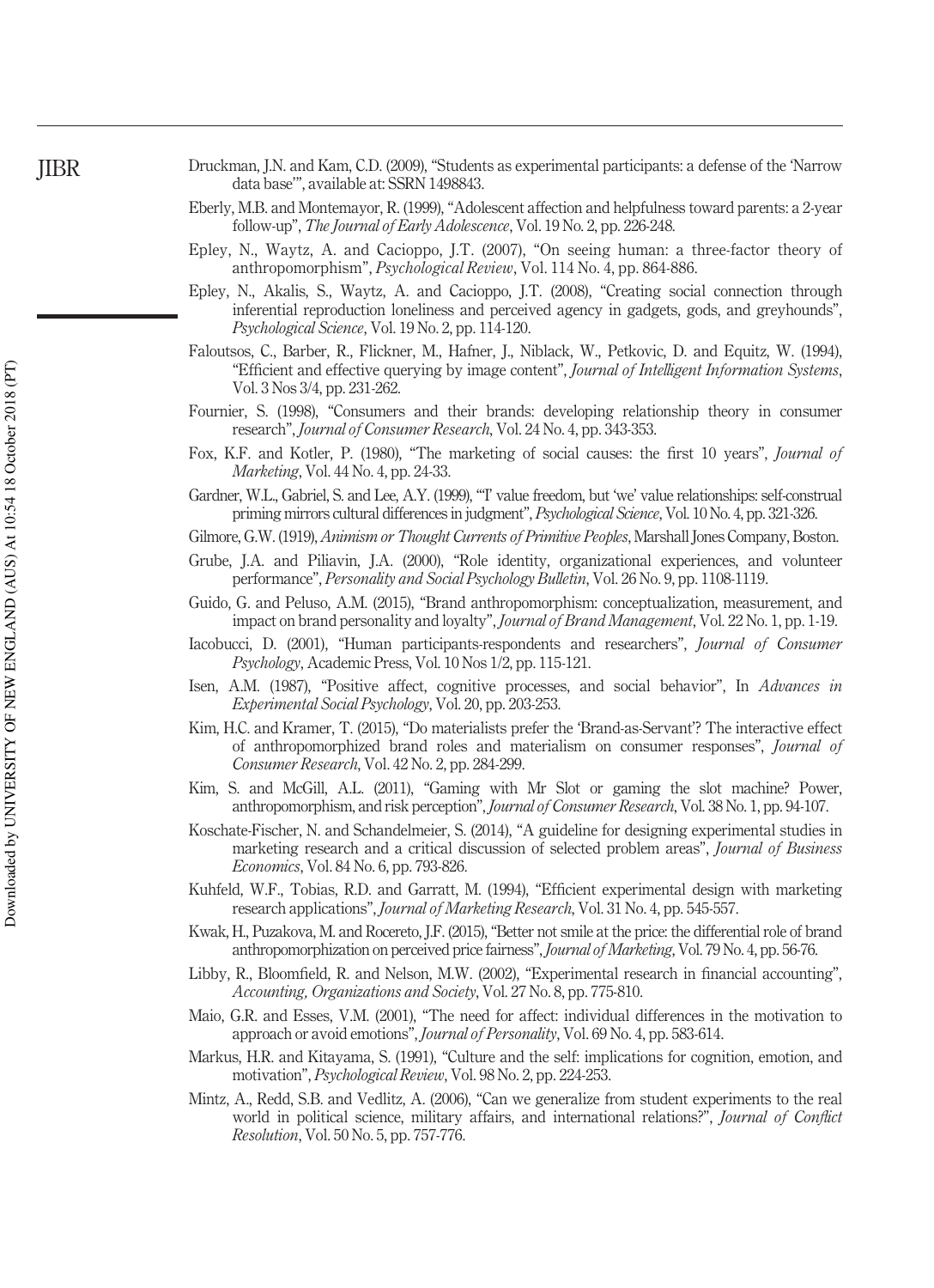- Piliavin, J.A. and Callero, P.L. (1991), *Giving Blood: The Development of an Altruistic Identity*, Johns Hopkins University Press, Baltimore, MD.
- Piliavin, J.A., Grube, J.A. and Callero, P.L. (2002), "Role as resource for action in public service", *Journal of Social Issues*, Vol. 58 No. 3, pp. 469-485.
- Puzakova, M., Kwak, H. and Rocereto, J.F. (2013), "When humanizing brands goes wrong: the detrimental effect of brand anthropomorphization amid product wrongdoings", *Journal of Marketing*, Vol. 77 No. 3, pp. 81-100.
- Rauschnabel, P.A. and Ahuvia, A.C. (2014), "You're so lovable: anthropomorphism and brand love", *Journal of Brand Management*, Vol. 21 No. 5, pp. 372-395.
- Reynolds, N.L., Simintiras, A.C. and Diamantopoulos, A. (2003), "Theoretical justification of sampling choices in international marketing research: key issues and guidelines for researchers", *Journal of International Business Studies*, Vol. 34 No. 1, pp. 80-89.
- Sawyer, A.G. and Ball, A.D. (1981), "Statistical power and effect size in marketing research", *Journal of Marketing Research*, Vol. 18 No. 3, pp. 275-290.
- Sciulli, L.M. and Bebko, C. (2006), "Social cause versus profit oriented advertisements: an analysis of information content and emotional appeals", *Journal of Promotion Management*, Vol. 11 Nos 2/3, pp. 17-36.
- Singelis, T.M. (1994), "The measurement of independent and interdependent self-construals", *Personality and Social Psychology Bulletin*, Vol. 20 No. 5, pp. 580-591.
- Waytz, A., Cacioppo, J. and Epley, N. (2010),"Who sees human? The stability and importance of individual differences in anthropomorphism", *Perspectives on Psychological Science*, Vol. 5 No. 3, pp. 219-232.
- Waytz, A., Morewedge, C.K., Epley, N., Monteleone, G., Gao, J.H. and Cacioppo, J.T. (2010), "Making sense by making sentient: effectance motivation increases anthropomorphism", *Journal of Personality and Social Psychology*, Vol. 99 No. 3, pp. 410-435.
- Wiekens, C.J. and Stapel, D.A. (2008), "I versus we: the effects of self-construal level on diversity", *Social Cognition*, Vol. 26 No. 3, pp. 368-377.
- Williams, L.A., Masser, B. and Sun, J. (2015), "Revisiting the effect of anthropomorphizing a social cause campaign", *PloS One*, Vol. 10 No. 9, p. e0138886.
- Tam, K.P., Lee, S.L. and Chao, M.M. (2013), "Saving Mr Nature: anthropomorphism enhances connectedness to and protectiveness toward nature", *Journal of Experimental Social Psychology*, Vol. 49 No. 3, pp. 514-521.

#### Further reading

- Klein, J. and Dawar, N. (2004), "Corporate social responsibility and consumers' attributions and brand evaluations in a product–harm crisis", *International Journal of Research in Marketing*, Vol. 21 No. 3, pp. 203-217.
- Monga, A.B. and John, D.R. (2008), "When does negative brand publicity hurt? The moderating influence of analytic versus holistic thinking", *Journal of Consumer Psychology*, Vol. 18 No. 4, pp. 320-332.
- Oyserman, D. and Lee, S.W. (2008), "Does culture influence what and how we think? Effects of priming individualism and collectivism", *Psychological Bulletin*, Vol. 134 No. 2, pp. 311-342.
- Puzakova, M., Kwak, H. and Rocereto, J.F. (2009), "Pushing the envelope of brand and personality: antecedents and moderators of anthropomorphized brands", *Advances in Consumer Research*, Vol. 36, pp. 413-420.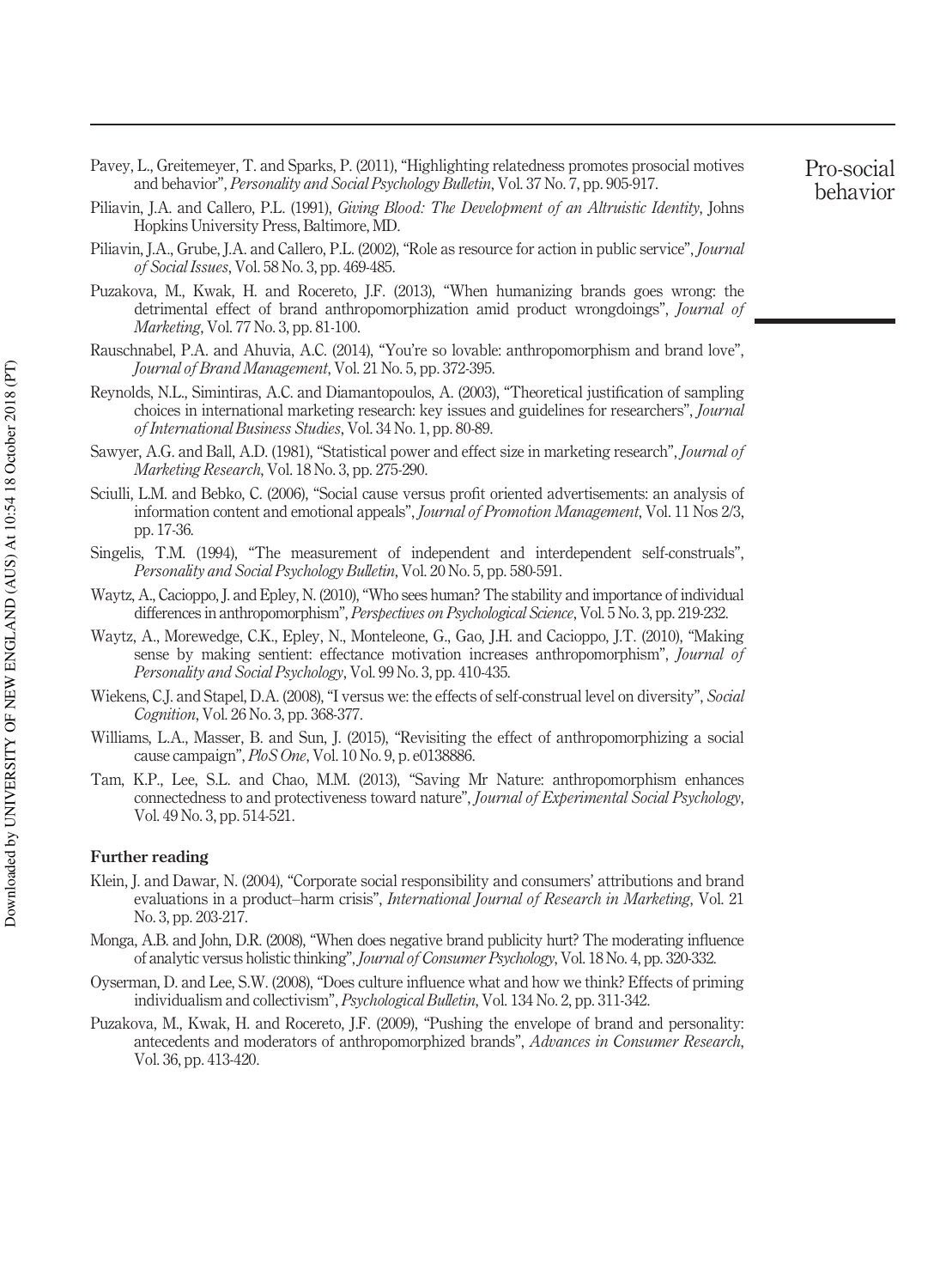#### Appendix





Figure A1. Anthropomorphized image used in the study

JIBR

## Nonanthropomorphized image used in the study

Figure A2.

### Table AI.

Regression after contro age, gender qualification summary

| results<br>olling for | Model | R               | $R$ square                                                                |    | Adjusted $R$ square | Std. error of the estimate |                                  |
|-----------------------|-------|-----------------|---------------------------------------------------------------------------|----|---------------------|----------------------------|----------------------------------|
| and<br>n: model       |       | $0.347^{\rm a}$ | 0.120                                                                     |    | 0.091               | 1.4500                     |                                  |
|                       |       |                 | Note: <sup>a</sup> Predictors: (Constant), quali, age, group code, gender |    |                     |                            |                                  |
|                       |       |                 |                                                                           |    |                     |                            |                                  |
|                       | Modal |                 | $S11$ of counter                                                          | Лf | $Mon$ cause         | F                          | $\mathbf{C}_{\mathbf{i} \alpha}$ |

|                                   | Model      | Sum of squares                                                                                                   | a   | Mean square |       | Sig.               |
|-----------------------------------|------------|------------------------------------------------------------------------------------------------------------------|-----|-------------|-------|--------------------|
| Table AII.                        |            |                                                                                                                  |     |             |       |                    |
| Regression results                | Regression | 34.195                                                                                                           |     | 8.549       | 4.066 | 0.004 <sup>b</sup> |
| after controlling for             | Residual   | 250.212                                                                                                          | 119 | 2.103       |       |                    |
| age, gender and<br>qualification: | Total      | 284.407                                                                                                          | 123 |             |       |                    |
| ANOVA <sup>a</sup>                |            | Notes: <sup>a</sup> Dependent variable: ComB; <sup>b</sup> redictors: (Constant), quali, age, group code, gender |     |             |       |                    |